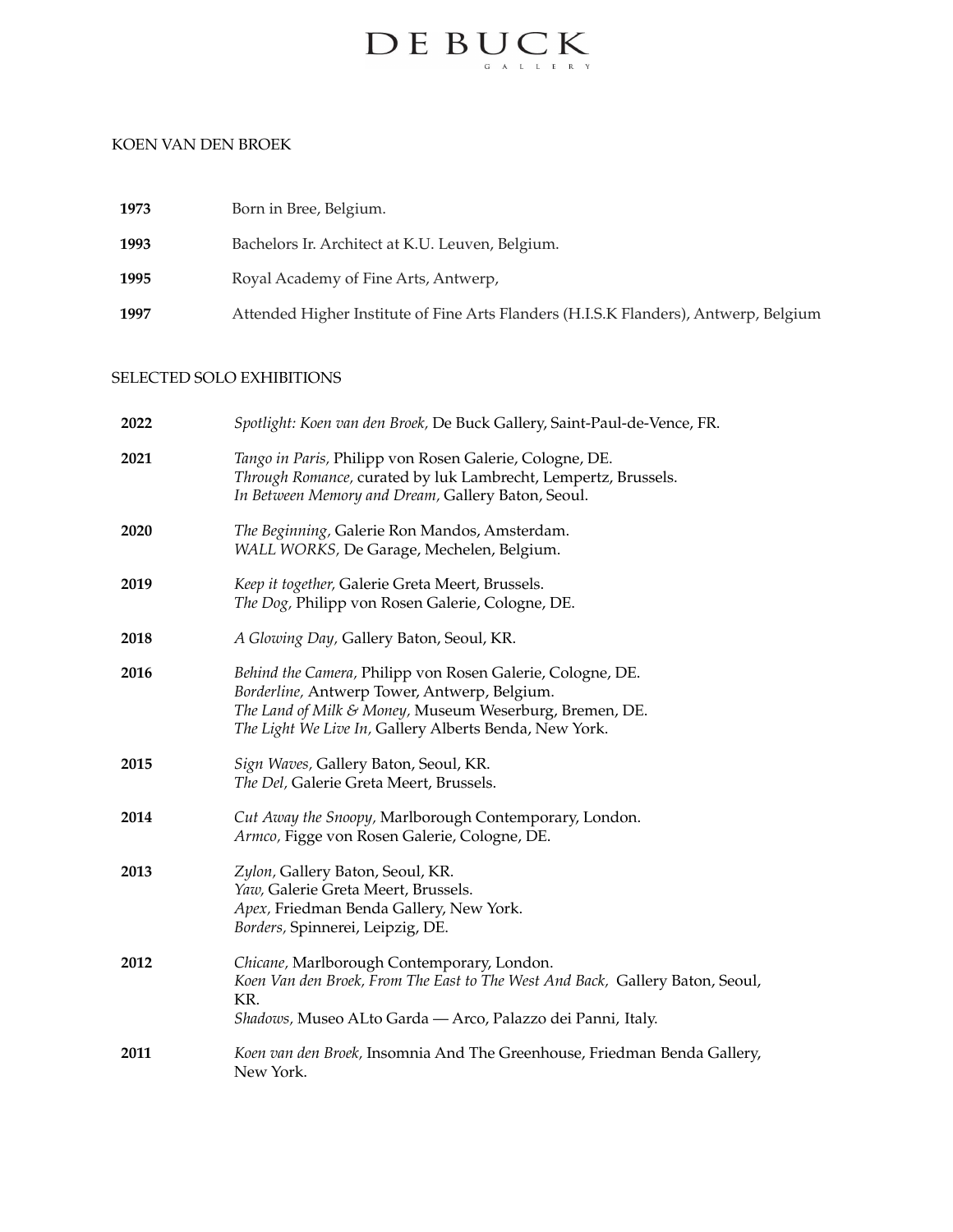# $\label{eq:decomp} \begin{array}{ll} \hspace{-3mm} \textbf{D} \, \textbf{E} \, \hspace{0.1cm} \textbf{B} \, \textbf{U} \, \textbf{C} \, \textbf{K} \\ \hspace{-3mm} \textbf{E} \, \hspace{0.1cm} \textbf{E} \, \textbf{E} \, \textbf{K} \end{array}$

|      | Koen van den Broek, Comin' Down, Figge von Rosen Galerie, Berlin.                                                                                                                                                                                                                                                                         |
|------|-------------------------------------------------------------------------------------------------------------------------------------------------------------------------------------------------------------------------------------------------------------------------------------------------------------------------------------------|
| 2010 | WHAT?, Galerie Greta Meert, Brussels.<br>JOURNEY, Figge von Rosen Galerie, Berlin.<br>Curbs & Cracks, S.M.A.K., Ghent, Belgium.<br>Preview, Works on Paper by Koen van den Broek, Royal Museum of Fine Arts,<br>Antwerp, Belgium.                                                                                                         |
| 2009 | Koen van Den Broek, "Shadows of time" Black Polyurethance on Inox, MDD,<br>Duerle, Belgium.                                                                                                                                                                                                                                               |
| 2008 | This an example of that, Collaboration with John Baldessari, Galerie Greta<br>Meert, Brussels.<br>This an example of that, Collaboration with John Baldessari,<br>Bonnefantenmuseum, Maastricht, Netherlands.<br>Out of Space, Figge von Rosen Galerie, Berlin.<br>Who will lead us?, Art Brussels, (winner of the Illy Prize), Brussels. |
| 2007 | Angle, White Cube, London.                                                                                                                                                                                                                                                                                                                |
| 2006 | Dante's View, Figge von Rosen Galerie, Berlin.                                                                                                                                                                                                                                                                                            |
| 2005 | Paintings from the USA and Japan, Museum Dhodt-Dhaenens, Deurle, Belgium.                                                                                                                                                                                                                                                                 |
| 2004 | Koen van den Broek, 1999-2004, DA2 Salamanca, Spain.                                                                                                                                                                                                                                                                                      |
| 2003 | Threshold, White Cube, London.                                                                                                                                                                                                                                                                                                            |
| 2002 | Les charmes discrets de l'art flamand contemporain: Koen van den Broek, Chapelle<br>des Penitents Blancs, Gordes, France.                                                                                                                                                                                                                 |
| 2001 | Borders, White Cube, London.<br>Koen van den Broek: Schilderijen/Paintings, Z33, Hasselt, Belgium.                                                                                                                                                                                                                                        |

### SELECTED GROUP EXHIBITIONS

| 2021 | The Little Catalogue of the SMAK collection, SMAK, Ghent, Belgium.<br>FIAT Lux, Pilar, Elsene, Belgium.<br>Gifted, SMAK, Ghent, Belgium<br>City Trip, CC De Steiger, menen, Belgium.                                                                                                                                                                                                                                                                                                                                                 |
|------|--------------------------------------------------------------------------------------------------------------------------------------------------------------------------------------------------------------------------------------------------------------------------------------------------------------------------------------------------------------------------------------------------------------------------------------------------------------------------------------------------------------------------------------|
| 2020 | No More Boring Art!(part 2), Selection collections S.M.A.K. PXL-MAD School of<br>Arts, Hassalt, Belgium.<br>'Critical work. For life and how we live it' with Koen van den Broek, peter Paul<br>Rubens, Albrecht Dürer, Rembrandt, Giovanni Battista Piranesi, Pablo Picasso, Otto<br>Dix, Erich Heckel, Leiko Ikemura, Sean Scully amongst others, Staatliche<br>Kunsthalle Karlsruhe, DE.<br>Muurschilderingen, Roger Raveelmuseum, Zulte, Beligum.<br>No More Boring Art!, Selection collections S.M.A.K. PXL-MAD School of Arts, |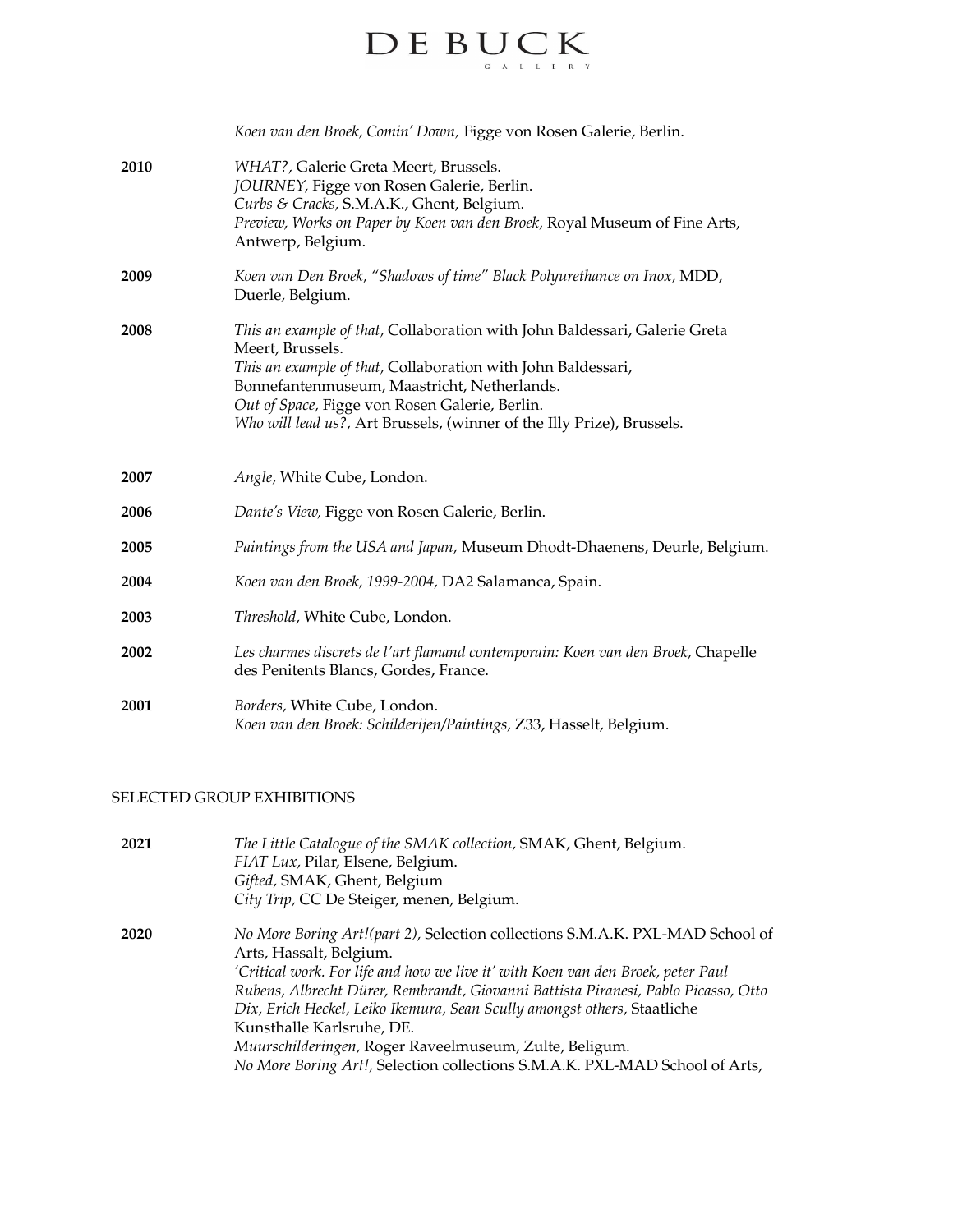# $\label{eq:decomp} \begin{array}{ll} \mathbf{D} \to \mathbf{B} \mathbf{U} \mathbf{C} \mathbf{K} \\ \mathbf{C} \mathbf{K} \mathbf{K} \end{array}$

## Hassalt, Belgium.

| 2019 | BANG BANG, TICK TACK, Antwerp, Belgium.<br>Time will tell, MoMeNT, Tongeren, Belgium.<br>Di fuochi e accesi sensi, Galerie Greta Meert, Brussels.<br>GENESIS, L.A.C., Narbonne, FR.<br>Uit beleefdheid, MuHKA, Antwerp, Belgium.<br>Bruegel's gaze: reconstruction of the landscape, Public space project - sculpture,<br>Dilbeek/Brussels, Belgium.<br>Highlights for a Future: 20 years S.M.A.K., SMAK, Ghent, Belgium.<br>Salon de Peinture, MuHKA, Antwerp, Belgium.                                                                                                                                                                                                                                                                                                                                                       |
|------|--------------------------------------------------------------------------------------------------------------------------------------------------------------------------------------------------------------------------------------------------------------------------------------------------------------------------------------------------------------------------------------------------------------------------------------------------------------------------------------------------------------------------------------------------------------------------------------------------------------------------------------------------------------------------------------------------------------------------------------------------------------------------------------------------------------------------------|
| 2018 | The Flâneur - From Impressionism to the Present, Kunstmuseum Bonn, DE.<br>NAP, Curated by Joost Declercq and Charlotte Crevits, Ron Mandos Galerie,<br>Amsterdam.<br>Koen van den Broek & Jakub Rehak, Sint-Alegondiskerk, Belgium.<br>20 Years NICC - Jubilee, A4 works, NICC, Antwerp, Belgium.<br>139 x Nothing but Good, PARK, Tilburg, Netherlands.                                                                                                                                                                                                                                                                                                                                                                                                                                                                       |
| 2017 | Kunstlicht, Fuhrwerkswaage Kunstraum, Cologne, DE.<br>Vloed, Art Center Ten Bogaerde, Koksijde, Belgium.<br>Le Paysage en Question, Centre d'Art Contemporain de Châteauvert,<br>Châteauvert, FR.<br>Intuition, Group show during the Biennale of Venezia, Palazzo Fortuny,<br>Venice.                                                                                                                                                                                                                                                                                                                                                                                                                                                                                                                                         |
| 2016 | Schilde Kiest Kunst, A selection from the Province of Antwerp Collection, Museum<br>Albert Van Dyck, Schilde, Belgium.<br>Duikboot, Koningklijkr Academie voor Schone Kunsten Anterpen (KASKA),<br>Antwerp, Belgium.<br>DE-GENERATIES, Elias et ses compagnons de routes, De Markten, Brussels.<br>Urgent Conversations: Athens - Antwerp, coproduction of National Museum of<br>Contemporary Art Athens (EMST) and the Museum of Contemporary Art<br>Antwerp (M HKA), EMST, Athens.<br>Prelude / Subversion, Gallery Baton, Seoul, Korea.<br>Museum Dirk de Wachter, Borderline Times, Museum Dr. Guislain, Ghent,<br>Belgium.<br>In Dialogue with Jan Cox, Duo exhibition curated by Koen van den Broek,<br>Callewaert-Vanlangendonck Gallery, Antwerp, Belgium.<br>UNGENAU, (collection S.M.A.K.), De Halle, Geel, Belgium. |
| 2015 | The Importance of Being, Contemporary art from Belgium in Latin-America, In Situ<br>work by Koen van den Broek, Museu de Arte Moderna, Rio de Janeiro, Brazil.<br>Unterseeboot über Malermeister, Cultuurcentrum, Mechelen, Belgium.<br>Good Morning, Hallo, G2 Kunsthalle, Leipzig, DE.<br>The Corner Show, Extra City, Antwerp, Belgium.<br>Proportio, Group show during the Biennale of Venezia, Palazzo Fortuny,<br>Venice.<br>Kunstbeurs Rode Kruis Vlaanderen, Klooster Sancta Maria, Ronse, Belgium.<br>The Importance of Being, Contemporary art from Belgium in Latin-America, In Situ<br>work by Koen van den Broek, Museo Nacional de Bellas Artes, Havana.<br>Before/Beyond Words, Group Show, Wattanfabriek, Herzele, Belgium.                                                                                    |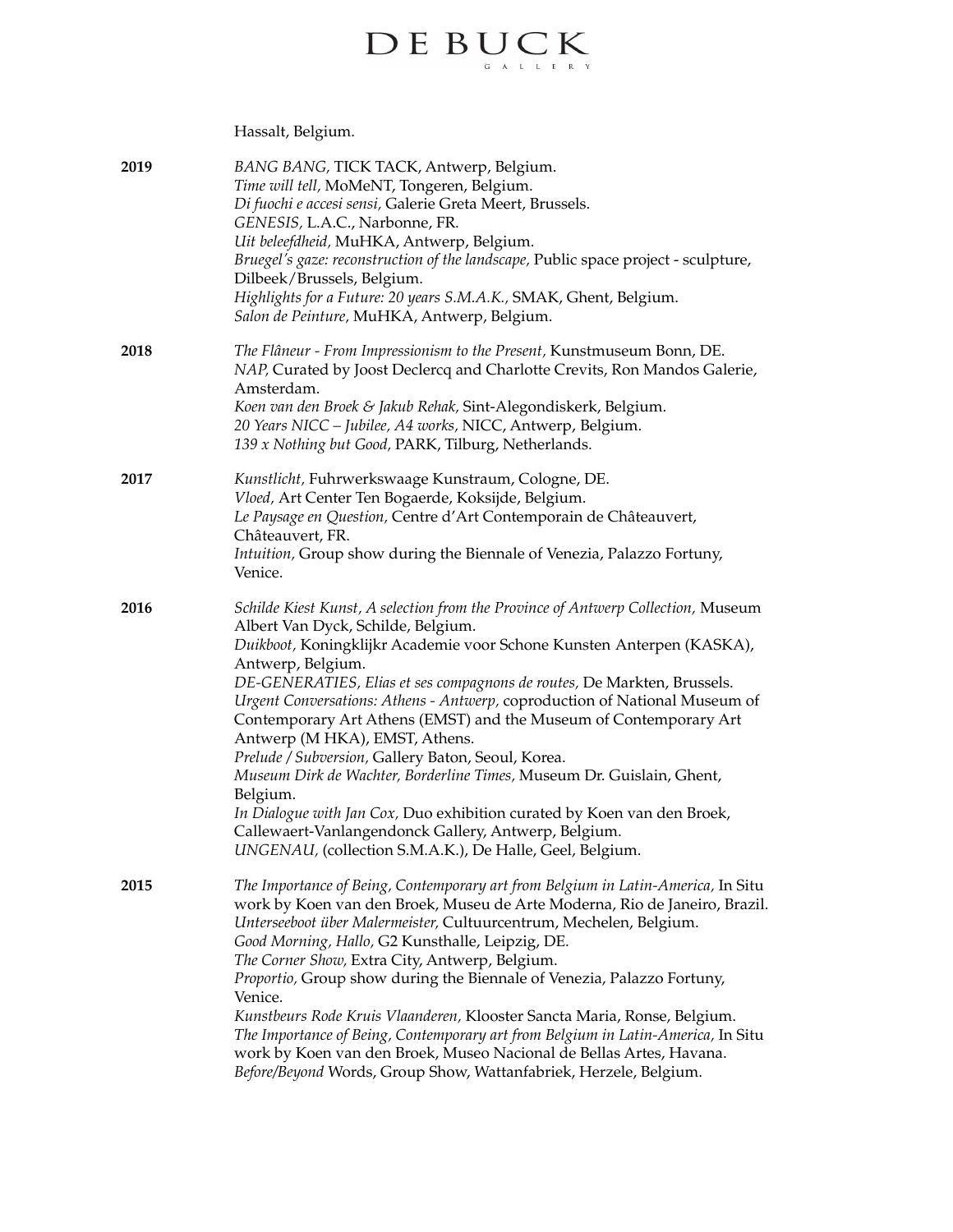# 

| 2014 | De Vierkantigste Rechthoek, Belgische kunste in perspectief, KAdE, Amersfoort,<br>Netherlands.<br>Muhka Extra Muros - Visite, C-Mine, Genk, Belgium.<br>Museum to Scale 1/7, Kunsthal Rotterdam, Rotterdam, Netherlands.<br>Dialogen, (curator: Flor Bex), C-Mine atelier Piet Stockmans, Genk, Belgium.<br>Passions Secrètes, Tripostal, Lille, France.<br>Bloed, Landcommanderij Alden Biesen, Bilzen, Belgium.<br>Biënnale van de schilderkunst, Museum Dhondt-Dhaenens, Deurle, Belgium.<br>RE: Painted, SMAK, Ghent, Belgium.      |
|------|-----------------------------------------------------------------------------------------------------------------------------------------------------------------------------------------------------------------------------------------------------------------------------------------------------------------------------------------------------------------------------------------------------------------------------------------------------------------------------------------------------------------------------------------|
| 2013 | Museum to scale, Royal Museum of Fine Arts (KMSK, Brussels.<br>Happy Birthday Dear Academie, MAS Antwerp, Belgium.<br>Art Attack, Oud-Pand Sodermans, Hassalt, Belgium.<br>Works with paper, Marlborough Contemporary, London.<br>De Modernen Duo's, Koningin Fabiolazaal, Antwerp, Belgium.<br>First we take The Hague, then we take Berlin, Embassy of Belgium, The Hague,<br>Netherlands.<br>Raoul en ik, Etablissement d'en face projects, Brussels.<br>COLLECTIE XXXIII, Museum for Contemporary Art (MuHKA), Antwerp,<br>Belgium. |
| 2012 | Belgium Contemporary Now, (with Koen van den Broek, Patrick Vanden Eynde,<br>Stef Driesen, Guy Van bossche, Cindy Wright), Gallery Baton, Seoul, Korea.<br>Biënnale van de Schilderkunst: De mans in beeld, Roger Raveel Museum, Zulte<br>Machelen, Belgium.                                                                                                                                                                                                                                                                            |
| 2011 | Jan Van Innschoot, Koen van den Broek, Wilfried Vandenhove, Brandstrup Gallery,<br>Oslo, Norway.<br>COLLECTIE XXII Ten oosten van 4°24, Museum for Contemporary Art<br>(MuHKA), Antwerp, Belgium.<br>Extra Muros: Meesterwerken in het Mas, MAS, Antwerp, Belgium.<br>Tomorrow Is The Question   Collectionpresentatie, Museum for Contemporary<br>Art Ghent (SMAK), Ghent, Belgium.                                                                                                                                                    |
| 2010 | 14th Vilnius Painting Triennial: False Recognition, CAC, Vilnius (LT)<br>Does city/Müster matter?, AZK Münster, Germany.                                                                                                                                                                                                                                                                                                                                                                                                                |
| 2009 | A Story of the Image, Shanghai Museum, China (collaboration MuHKA<br>Antwerp)<br>Fading, Museum Elsene, Brussels.                                                                                                                                                                                                                                                                                                                                                                                                                       |
| 2008 | Fantasy, curated by Koen van den Broek, Museum for Contemporary Art<br>(MuHKA), Antwerp, Belgium.<br>Academia, Qui es-tu?, Chapelle de l'Ecole des Beaux-Arts, Paris.<br>Biënnale van de Schilderkunst, Museum Dhondt-Dhaenens,<br>Deurle-Raveelmuseum, Machelen, Belgium.<br>Take the doll, Aardenburg, Netherlands.<br>The hands of Art, Museum for Contemporary Art Ghent (SMAK), Ghent,<br>Belgium.                                                                                                                                 |
| 2007 | The Floor, Zwarte Panter, Antwerp, Belgium.<br>Vanaf Nu!, LLS387, Antwerp, Belgium.                                                                                                                                                                                                                                                                                                                                                                                                                                                     |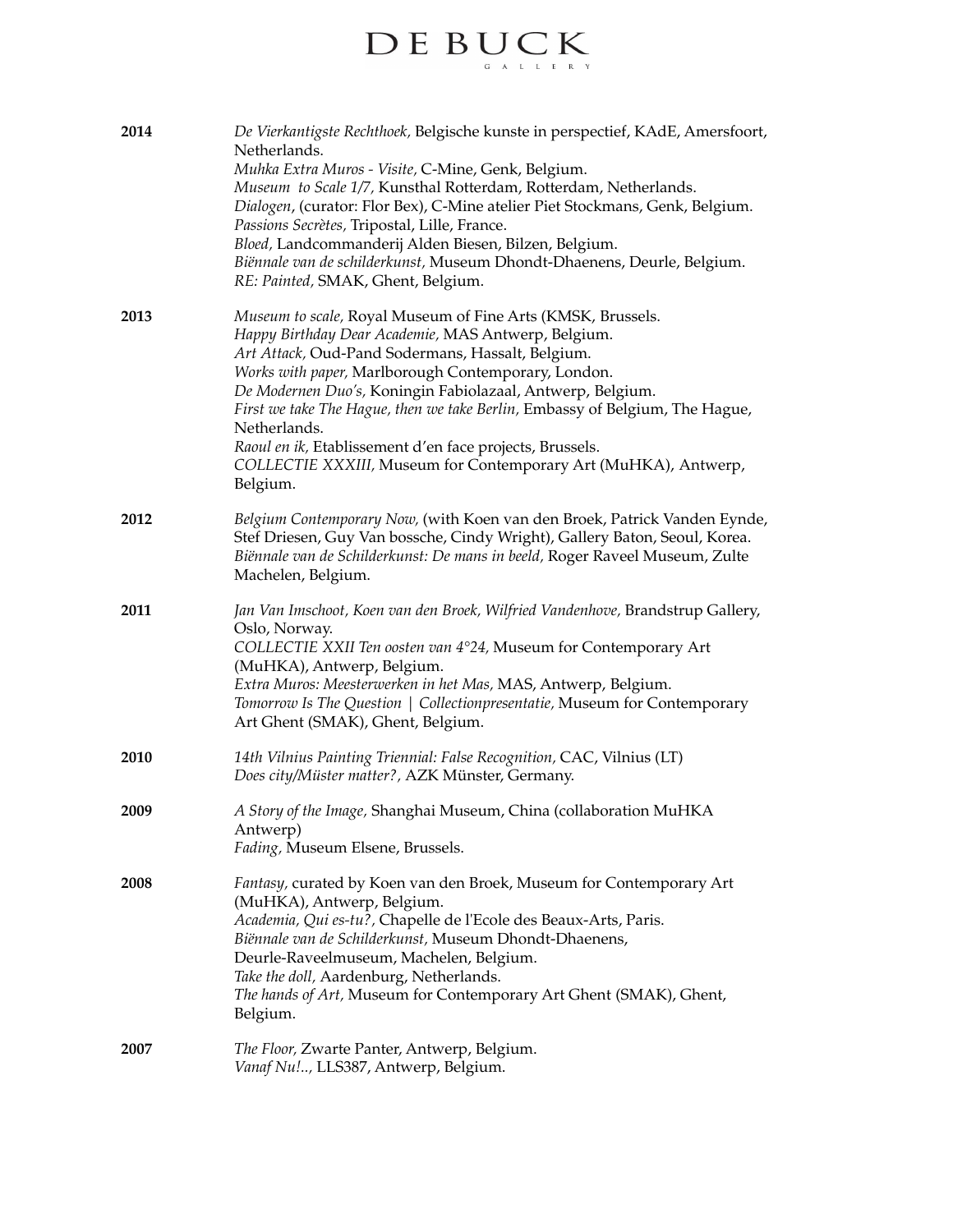

|             | Metamorphosis III, LAC Perpignan, France.<br>Metamorphosis III, Museu Municipal Abello, Berenguer, Barcelona.<br>Welcome Home, Museum for COntemporary Art (MuHKA), Antwerp, Belgium.<br>Jubilee, Museum for Contemporary Art (MuHKA), Antwerp, Belgium.                                                                                                                                                                                                                                                      |
|-------------|---------------------------------------------------------------------------------------------------------------------------------------------------------------------------------------------------------------------------------------------------------------------------------------------------------------------------------------------------------------------------------------------------------------------------------------------------------------------------------------------------------------|
| 2006        | Open Space, Art Fair, Cologne, DE.<br>Beaufort 2006, Ostend, Belgium.<br>Freestate, Ostend, Belgium.<br>Leere X vision, Marta Herford, DE.<br>Between a Rock and a Hard Place, Kenny Schachter Rove, London.<br>Leeftijdgenoten, Raveelmuseum, Machelen, Belgium.                                                                                                                                                                                                                                             |
| 2005        | Royal Academy Illustrated 2005, Royal Academy, London.<br>Prague Biennale 2, Prague.<br>P k in gallery, scape-code: their subjective topographies, Seoul, Korea.                                                                                                                                                                                                                                                                                                                                              |
| 2004        | Direct Painting, Kunsthalle Mannheim, DE.<br>Karel Appel, Onderweg. Reis can Rudi Fuchs langs de kunst de lage landen, Centre<br>for Fine Arts (Bozar), Brussels.<br>This is not a home, this is a house, Observatoire, Brussels.<br>Framed, CC Strombeek, Strombeek, Belgium.<br>Koen van den Broek - Wim Catrysse, Strombeek, Belgium.                                                                                                                                                                      |
| 2003        | Once Upon a Time: Een blik op de kunst in de jaren '90 in België, Museum for<br>Contemporary Art (MuHKA), Antwerp, Belgium.<br>Matisse and Beyond: A Century of Modernism, San Francisco Museum of<br>'Oorsprong', Brakke Grond, Amsterdam.<br>The Ambiguity of the Image. Belgian Art Now, Art Athina Helexpo Exhibition<br>Centre, Athens.                                                                                                                                                                  |
| 2002        | Wim Catrysse, Koen van den Broek, Leen Voet, Gallery James Van Domme,<br>Brussels.                                                                                                                                                                                                                                                                                                                                                                                                                            |
| <b>2000</b> | Prix de la Jeune Peinture Belge, Palais des Beaux-Arts, Brussels.<br>Europa Prijs, Museum for Fine Arts, Ostend, Belgium.<br>The New Millenium in my Dreams, Seoul Arts Centre, Seoul, Korea.<br>Biennale Prizegiving and Exhibition of Visual Art, Golfo de La Spezia, La Spezia 13,<br>Italy.<br>Presentation of the work of the laureates 2000, Higher Institute for Fine Arts<br>(H.I.S.K.), Antwerp, Belgium.<br>Open Ateliers H.I.S.K., Higher Institute for Fine Arts (H.I.S.K.), Antwerp,<br>Belgium. |

### SELECTED PROJECTS

**2022** *ANTWERP UNIVERSAL,* group show curated by Koen van den Broek, Leienpaleis, Antwerp, Belgium.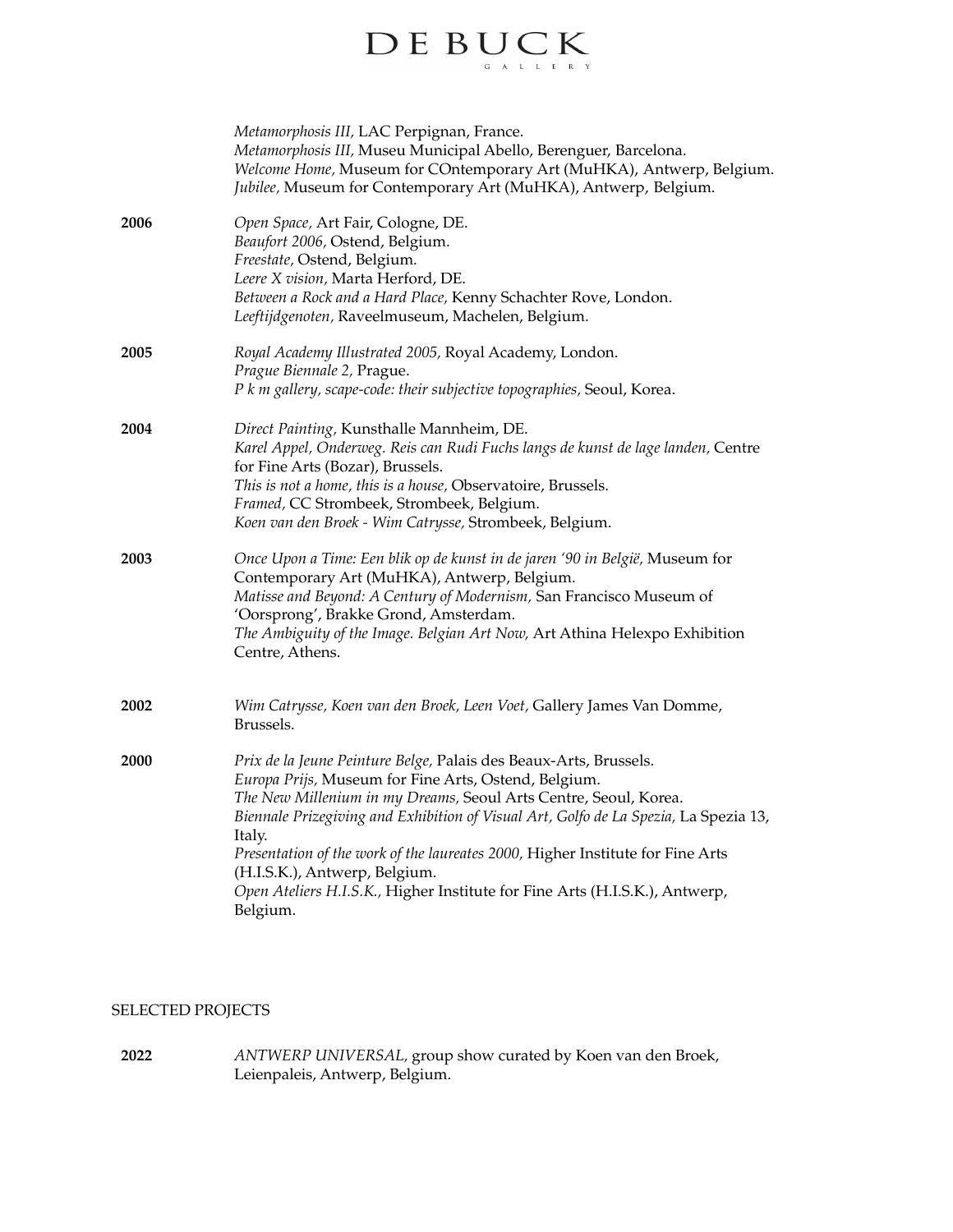# $\label{eq:decomp} \begin{array}{ll} \hspace{-3mm} \textbf{D} \, \textbf{E} \, \, \textbf{B} \, \textbf{U} \, \textbf{C} \, \textbf{K} \\ \hspace{-3mm} \textbf{E} \, \, \textbf{E} \, \textbf{E} \, \textbf{E} \, \textbf{E} \, \textbf{E} \, \textbf{E} \, \textbf{E} \, \textbf{E} \, \textbf{E} \, \textbf{E} \, \textbf{E} \, \textbf{E} \, \textbf{E} \, \textbf{E} \, \textbf{E} \, \textbf{E} \, \textbf{$

| 2021 | No More Boring Art, The Other Side, Group show with works by Jannis<br>Kounellis, Michaël Borremans, Valerio Adami, Evelyne Axell, René Heyvaert,<br>Allen Jones, Oscar Murillo, Nedko Solakov, Guy Vandenbranden, From the<br>S.M.A.K. Collection curated by Koen van den Broek & Iris Paschalidis,<br>PXL-MAD School of Arts, Hasselt, Belgium.                                                                                                                                             |
|------|-----------------------------------------------------------------------------------------------------------------------------------------------------------------------------------------------------------------------------------------------------------------------------------------------------------------------------------------------------------------------------------------------------------------------------------------------------------------------------------------------|
| 2020 | Chords & Cracks, Visuals by Koen van den Broek, CC Mechelen, Mechelen,<br>Belgium.<br>Muurschilderingen, Group show, Roger Raveelmuseum, Zulte, Belgium.<br>No More Boring Art!, Group show with René Daniëls, Raoul De Keyser, Thierry<br>De Cordier, Mike Kelley, John Baldessari, Luc Tuymans en Marlène Dumas,<br>From the S.M.A.K. Collection curated by Koen van den Broek, PXL-MAD<br>School of Arts, Hasselt, Belgium.                                                                |
| 2019 | BANG BANG, Group show with Koen van den Broek, Nadia Naveau, Renato<br>Nicolodi, Cindy Wright, Charif Benhelima, Peter de Cupere and Wim<br>Catrysse. Curated by Koen van den Broek, TICK TACK, Antwerp, Belgium.<br>De Blik van Breugel, In situ installation by Koen van den Broek, Dilbeek,<br>Belgium.<br>Torque Malinas, Mural, De Garage, Mechelen, Belgium.                                                                                                                            |
| 2018 | Roger Raveel. Unseen Abstraction, Curated by Koen van den Broek, Callewaert<br>Vanlangendonck Gallery, Antwerp, Belgium.                                                                                                                                                                                                                                                                                                                                                                      |
| 2017 | ARTBEAT, Flanders Festival Ghent, Eskimofabriek, Ghent, Belgium.<br>Renzo Piano Project, Work of Koen van den Broek being featured in the unit for<br>565 Broome SoHo, Renzo Piano's first residential project in New York.<br>Solution, Hofkamer, Heritage site, Herita, Antwerp, Belgium.                                                                                                                                                                                                   |
| 2016 | Guard & Boccanegra, on view during the 2016-2017 season of the Flemish<br>Opera and Ballet, Antwerp, Belgium.<br>OMNIVERSE, Sioen and Korean friends, EP, Artwork by Koen van den Broek,<br>Label: Chili Music Korea.<br>VER BANDEN, #3 VER WONDEREN, Jef Lambrecht curated by Koen van den<br>Broek, Poortgebouw, Antwerp, Belgium.<br>Philippe Vandenberg, Curated by Koen van den Broek, Gallery Baton, Seoul,<br>Korea.<br>Seasonal campaign 2016-2017, Opera Ballet Vlaanderen, Belgium. |
| 2015 | Trash, Group show with Wim Van der Celen, Gommaar Gilliams, Deen Gielis,<br>Katrien Claes, Cindy Wright, David O'Kane. Curated by Koen van den Broek,<br>Eastman Gallery, Hasselt, Belgium.<br>Sampled, AZ Sint-Maarten, Mechelen, Belgium.                                                                                                                                                                                                                                                   |
| 2014 | Caravantis, Bookpresentation Frank Albers (cover Koen van den Broek), De<br>Bezige Bij, Antwerpen, Belgium.                                                                                                                                                                                                                                                                                                                                                                                   |
| 2013 | Onland — Linus, Artwork by Koen van den Broek, Label: Onland, Belgium.                                                                                                                                                                                                                                                                                                                                                                                                                        |
| 2012 | Faerge — Machtelinchx/Jensson/Badenhorsts/Wouters, Artwork by Koen van<br>den Broek, Label: El Negocito Records, Belgium.                                                                                                                                                                                                                                                                                                                                                                     |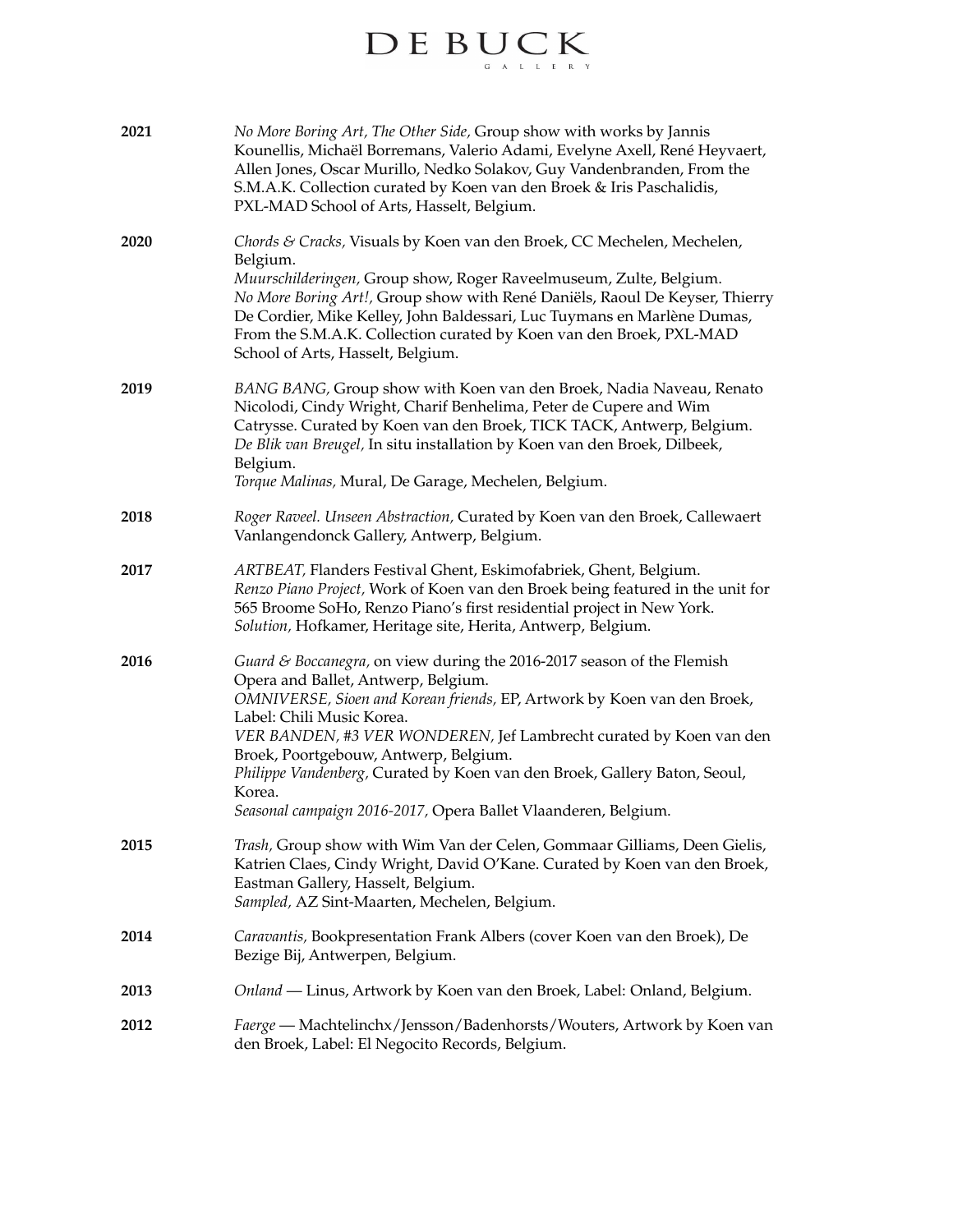

| 2011 | Wielingen Square, Knokke, Belgium.<br>Provinciehuis, Hasselt, Belgium.<br>'T Zilte, MAS, Antwerp, Belgium. |
|------|------------------------------------------------------------------------------------------------------------|
| 2010 | Trottoirs voor Jan, mural at Troubleyn/Jan Fabre, Antwerp, Belgium.                                        |
| 2008 | Fantasy, curated by Koen van den Broak, Museum for Contemporary Art<br>(MuHKA), Antwerp, Belgium.          |

#### SELECTED PUBLIC COLLECTIONS

Busan Museum of Art, Busan Astrup Fearnley Museet fur Moderne Kunst, Oslo LACMA, Los Angeles Museum Dhondt-Dhaenens, Deurle Leeum, Samsung Museum of Modern Art, Seoul San Francisco Museum of Modern Art, San Francisco SMAK, Ghent M HKA, Antwerp Kadist Art Foundation, Paris AZ Sint-Lucas, Ghent Staatliche Kunsthalle Karlsruhe, Karlsruhe Museum D'Ixelles, Ixelles Museum Voorlinden, Wassenaar

#### SELECTED PUBLICATIONS

*Koen van den Broek: Stuff.* Wouter Davidts, Frank Albers, ed. Exh. Cat. De Garage Mechelen, MER. Borgerhoff & Lamberigts, 2019.

*Track.* Philipp von Rosen, ed. Cat. Essay by Kay Heymer. DISTANZ Verlag GmbH, Berlin, 2014.

*Koen van den Broek. Cut Away the Snoopy.* Exh. Cat. London: Marlborough Contemporary. Dialogue: 'References can be a pain'. Koen van den Broek, John C. Welchman and Andrew Renton in conversation. London: Marlborough Contemporary, 2014.

*Insomnia and the greenhouse.* Exh. Cat. Essays by David Anfam and A.M. Homes. New York: Friedman Benda Gallery. Hatje Cantz Verlag, Ostildern, 2013.

*Shadows.* Giovanna Nicoletta, ed. Exh. Cat. Essays by Giovanna Nicoletta, Noemi Smolik. Arco: MAG (Musea Alto Garda), 2012.

*From the east to the west and back.* Exh. Cat. Essay by Jennifer Higgie. Seoul: Gallery Baton, 2012.

*Crack.* Davidts, Wouter, ed. Exh. Cat. Ghent: Stedelijk Museum voor Actuele Kunst (S.M.A.K.). Essays by Wouter Davidts, Dirk Lauwaert, Bik Van der Pol, Andrew Renton, Merel van Tilburg, John C. Welchman. Amsterdam: Valiz Book and Cultural Projects, 2010.

*Journey.* Exh. Cat. Cologne: Figge von Rosen Galerie, 2010.